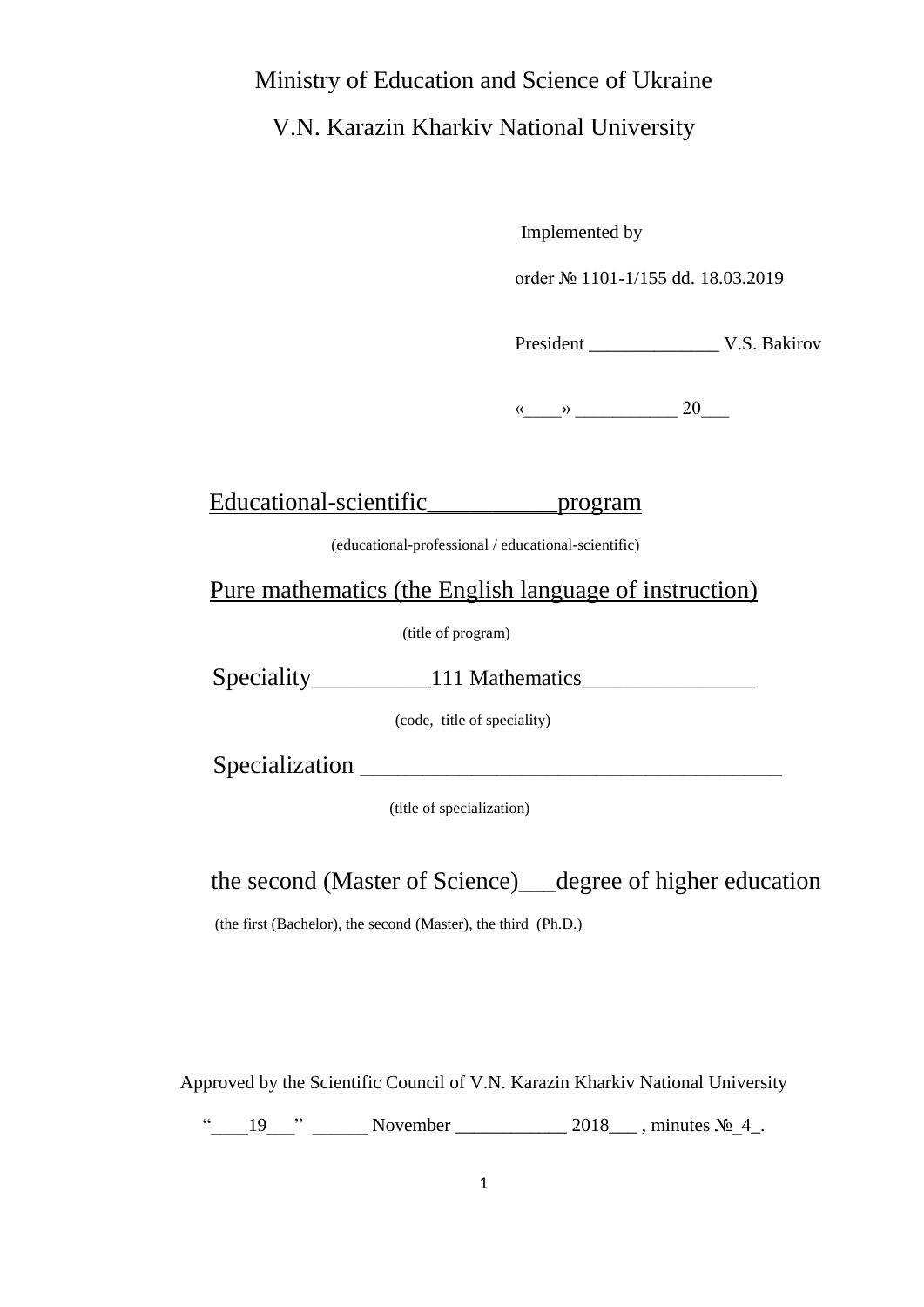## **APPROVAL**

#### **of educational-scientific program**

| 1.1. Scientific council of the school: minutes $N_2$ 10 dd. « 20 » November 2018.                                    |                    |
|----------------------------------------------------------------------------------------------------------------------|--------------------|
| Head of Scientific council of                                                                                        |                    |
|                                                                                                                      | (G.M. Zholtkevych) |
| 1.2. Methodic committee of the school:<br>minutes $N_2$ 5 dd. « 16 » November 2018.<br>Head of Methodic committee of |                    |
|                                                                                                                      | (O.O. Anoshchenko) |

1.3. Department: minutes  $N_2$  4\_ dd. «\_15\_\_\_»\_\_November\_2018.

Head of Department of Fundamental Mathematics \_\_\_\_\_\_\_\_\_\_\_\_\_\_\_\_\_\_\_(O.L. Yampolskiy)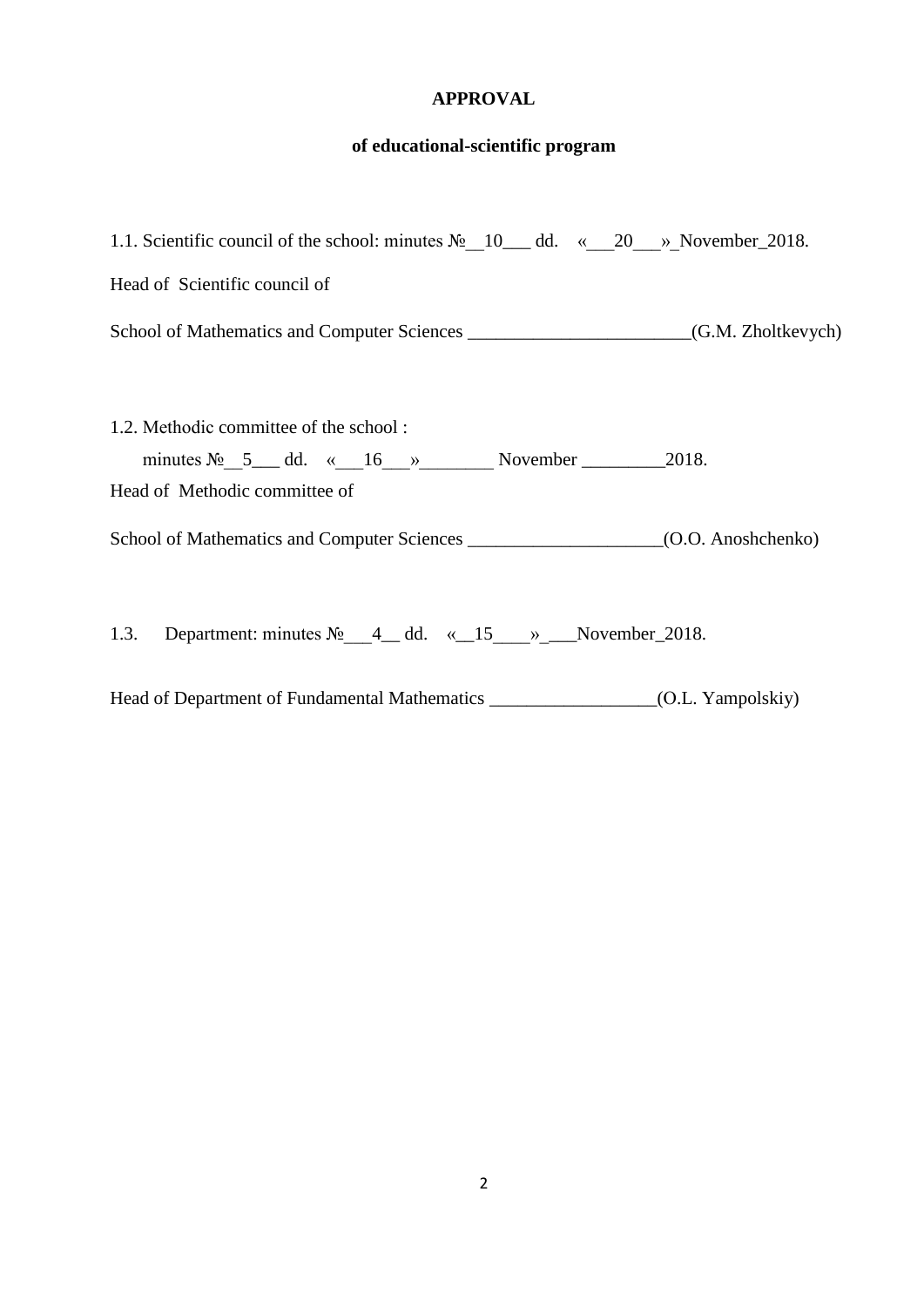## INTRODUCTION

Developed by the workgroup consisting of:

| Name and surname<br>Head of the workgroup | Position                                                                 | Scientific degree, scientific<br>title (by which department<br>given)                                         |  |
|-------------------------------------------|--------------------------------------------------------------------------|---------------------------------------------------------------------------------------------------------------|--|
| Oleksandr Yampolskiy                      | Head<br>of Department<br>of<br><b>Fundamental Mathematics</b>            | D.Sc.,<br>associate<br>professor,<br>Department of Geometry.                                                  |  |
| Members of the workgroup                  |                                                                          |                                                                                                               |  |
| Svitlana Ignatovych                       | Professor of Department of<br><b>Applied Mathematics</b>                 | D.Sc.,<br>associate<br>professor,<br>Differential<br>Department<br>of<br>Equations and Control Theory.        |  |
| Volodymyr Kadets                          | Professor of Department of<br><b>Fundamental Mathematics</b>             | D.Sc.,<br>associate<br>professor,<br>Department<br>Function<br>of<br>Functional<br>Theory<br>and<br>Analysis. |  |
| Tamara Fastovska                          | Professor<br>Associate<br>of<br>Department of Fundamental<br>Mathematics | Ph.D.,<br>associate<br>professor,<br>Department<br>of<br>Higher<br>Mathematics.                               |  |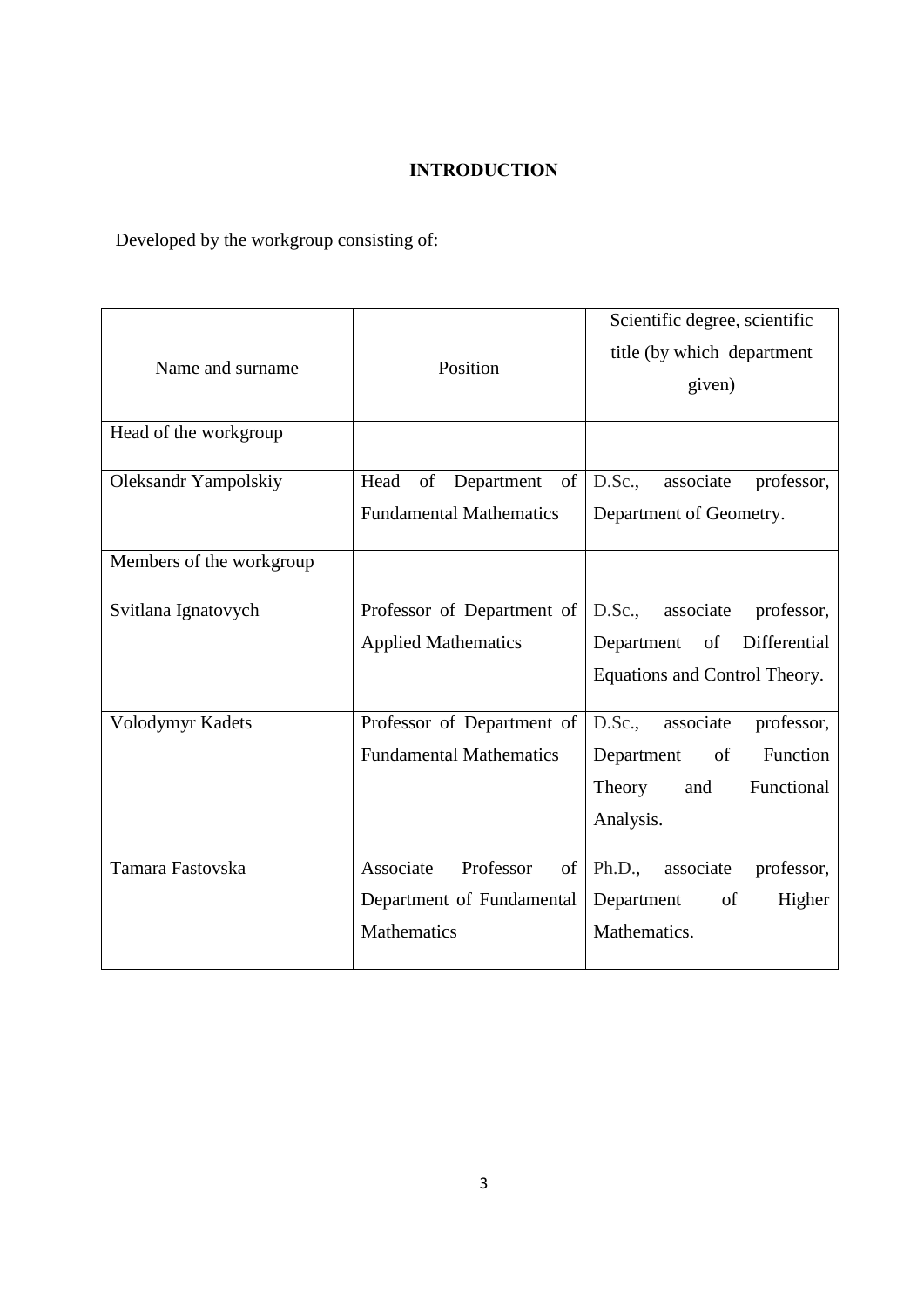#### **1. Profile of the educational program Applied mathematics (the English language of instruction) speciality 113 Mathematics**

| 1-General information                                                                          |                                                                                                     |  |  |  |
|------------------------------------------------------------------------------------------------|-----------------------------------------------------------------------------------------------------|--|--|--|
| Degree of                                                                                      | Master of Science,                                                                                  |  |  |  |
| higher                                                                                         | Master in mathematics                                                                               |  |  |  |
| education and                                                                                  |                                                                                                     |  |  |  |
| qualification                                                                                  |                                                                                                     |  |  |  |
| <b>Official title of</b>                                                                       | Pure mathematics (the English language of instruction)                                              |  |  |  |
| the educational                                                                                |                                                                                                     |  |  |  |
| program                                                                                        |                                                                                                     |  |  |  |
| <b>Type of</b>                                                                                 | Diploma of Master of Science, single, 120 ECTS-credits, apprenticeship 1 year                       |  |  |  |
| diploma and                                                                                    | 9 months.                                                                                           |  |  |  |
| the scope of the                                                                               |                                                                                                     |  |  |  |
| educational                                                                                    |                                                                                                     |  |  |  |
| program                                                                                        |                                                                                                     |  |  |  |
| <b>Accreditation</b>                                                                           |                                                                                                     |  |  |  |
| availability                                                                                   |                                                                                                     |  |  |  |
| <b>Cycle/level</b>                                                                             | National Qualification Frame of Ukraine – level 8, FQ-EHEA – the second                             |  |  |  |
|                                                                                                | cycle,                                                                                              |  |  |  |
|                                                                                                | $EQF-LLL - level 8$                                                                                 |  |  |  |
| <b>Prerequisites</b>                                                                           | Diploma of Bachelor of Science                                                                      |  |  |  |
| Language of<br>English                                                                         |                                                                                                     |  |  |  |
| instruction                                                                                    |                                                                                                     |  |  |  |
| <b>Validity period</b>                                                                         | 20 years                                                                                            |  |  |  |
|                                                                                                |                                                                                                     |  |  |  |
| <b>Permanent</b>                                                                               | http://math.univer.kharkov.ua/                                                                      |  |  |  |
| web address of                                                                                 |                                                                                                     |  |  |  |
| the educational                                                                                |                                                                                                     |  |  |  |
| program                                                                                        |                                                                                                     |  |  |  |
|                                                                                                | $2 - Aims$ of the educational program                                                               |  |  |  |
|                                                                                                | Forming and development of general and professional competences in applied mathematics,             |  |  |  |
|                                                                                                | which contribute to the social stability and mobility of the graduate in the labour-market; gaining |  |  |  |
|                                                                                                | of higher professional education, which allows the graduate to perform successfully the functions   |  |  |  |
| and the regular tasks of a mathematician in various fields of human activity, national economy |                                                                                                     |  |  |  |
| and production.                                                                                |                                                                                                     |  |  |  |
| 3 – Characteristics of the educational program                                                 |                                                                                                     |  |  |  |
| Subject area                                                                                   | 11 Mathematics and statistics,                                                                      |  |  |  |
| (area of                                                                                       | 111 Mathematics                                                                                     |  |  |  |
| knowledge,                                                                                     |                                                                                                     |  |  |  |
| speciality,                                                                                    |                                                                                                     |  |  |  |
| specialization                                                                                 |                                                                                                     |  |  |  |
| (if applicable))                                                                               |                                                                                                     |  |  |  |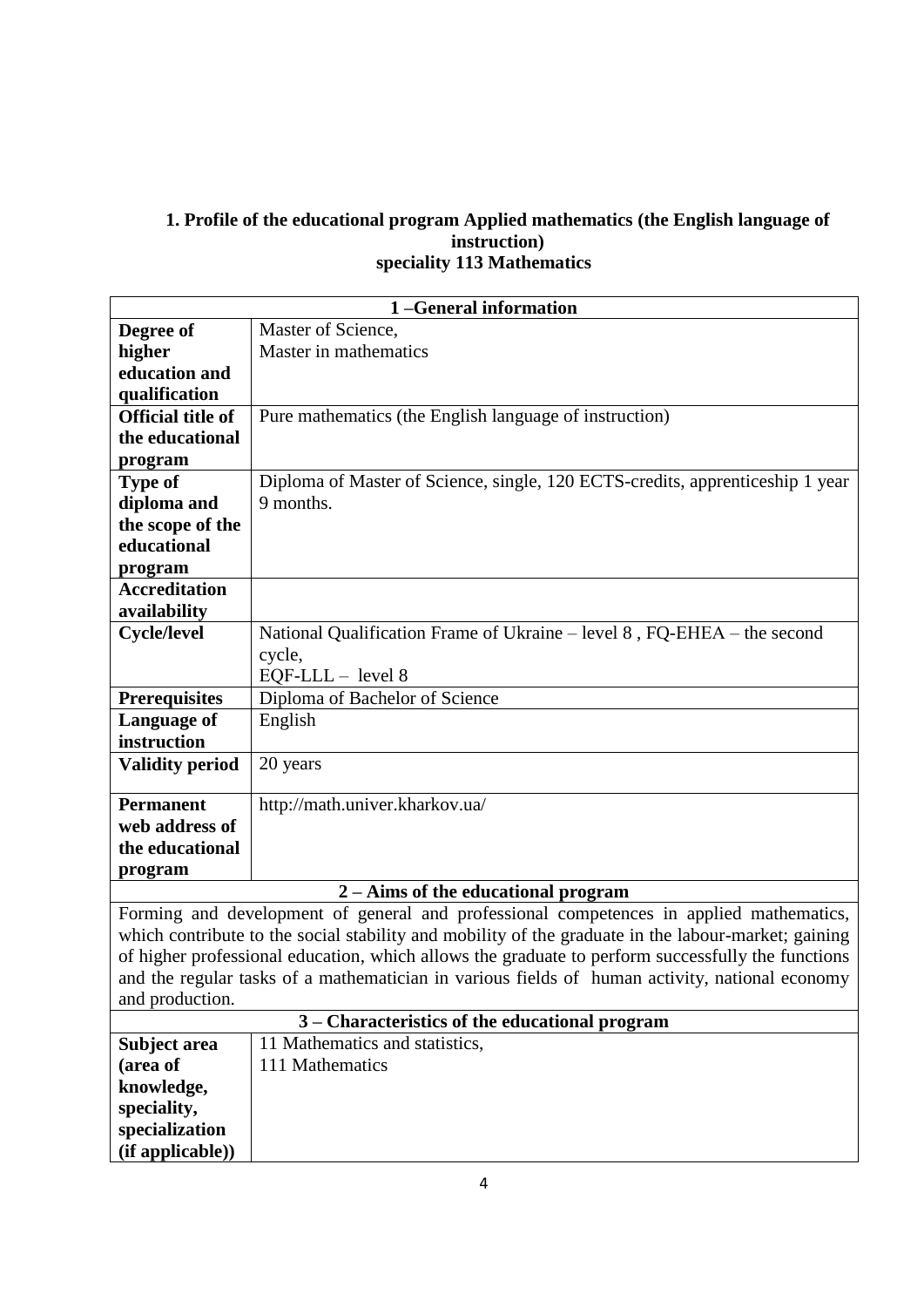| <b>Orientation of</b>  | Educational-scientific, academic. Guarantees the attainment of the complex of                                                                                 |  |  |  |  |
|------------------------|---------------------------------------------------------------------------------------------------------------------------------------------------------------|--|--|--|--|
| the educational        | general and professional competences, essential<br>for performance of                                                                                         |  |  |  |  |
| program                | professional tasks in the field of mathematics, specifically, fundamental                                                                                     |  |  |  |  |
|                        | grounding in mathematics and applied mathematics, fundamental skills in                                                                                       |  |  |  |  |
|                        | applied research.                                                                                                                                             |  |  |  |  |
| <b>Main focus of</b>   | Special education in the field of mathematics, which embraces fundamental                                                                                     |  |  |  |  |
| the educational        |                                                                                                                                                               |  |  |  |  |
| program and            | grounding in mathematics, application of mathematical theories in scientific<br>research, technics, information area.                                         |  |  |  |  |
| specialization         | Keywords: applied mathematics, scientific research, teaching                                                                                                  |  |  |  |  |
| <b>Peculiarities</b>   |                                                                                                                                                               |  |  |  |  |
|                        | 4 – Work placement availability and further education aptitude                                                                                                |  |  |  |  |
| Work                   | Types of economic activity (according to ДК 009:2010):                                                                                                        |  |  |  |  |
| placement              | 62.01 Computer programming                                                                                                                                    |  |  |  |  |
| availability           | 62.02 Informational support                                                                                                                                   |  |  |  |  |
|                        | 72.19 Research and experimental developments in other natural and technical                                                                                   |  |  |  |  |
|                        | sciences                                                                                                                                                      |  |  |  |  |
|                        | 85.31 Secondary education                                                                                                                                     |  |  |  |  |
|                        | 85.32 Vocational education                                                                                                                                    |  |  |  |  |
|                        | 85.41 Vocational education at the higher vocational school level                                                                                              |  |  |  |  |
|                        | 85.42 Higher education                                                                                                                                        |  |  |  |  |
|                        | Professional titles of jobs (according to ДК 003:2010):                                                                                                       |  |  |  |  |
|                        | 2121.1 Researcher (mathematics)                                                                                                                               |  |  |  |  |
|                        | 2121.2 Mathematician                                                                                                                                          |  |  |  |  |
|                        | 2132.2 Applied programmer                                                                                                                                     |  |  |  |  |
|                        | 2310.2 Lecturer                                                                                                                                               |  |  |  |  |
|                        | 2320 Vocational school teacher; school teacher                                                                                                                |  |  |  |  |
|                        |                                                                                                                                                               |  |  |  |  |
|                        |                                                                                                                                                               |  |  |  |  |
| <b>Further</b>         | Further education on the third (educational-research) level of higher education.                                                                              |  |  |  |  |
| education              |                                                                                                                                                               |  |  |  |  |
| <b>Instruction and</b> | 5 – Instruction and evaluation                                                                                                                                |  |  |  |  |
| training               | The main approaches to education are competent, active, student friendly and<br>problem oriented ones. Main methods of instruction are problematic, partially |  |  |  |  |
|                        |                                                                                                                                                               |  |  |  |  |
|                        | exploring and research ones. Instruction has the forms of lections, including<br>interactive and multimedia lectures, seminars, self-preparation and research |  |  |  |  |
|                        | work. Design, graphic modeling and interactive communicative technologies                                                                                     |  |  |  |  |
|                        | of instruction are used.                                                                                                                                      |  |  |  |  |
| <b>Evaluation</b>      | Four-level and two-level, 100-score grading system by means of the following                                                                                  |  |  |  |  |
|                        | methods of monitoring with accumulation of scores: <i>current</i> (oral and written                                                                           |  |  |  |  |
|                        | quiz), interim (tests), final (written tests, training records), certification                                                                                |  |  |  |  |
|                        | (Master's thesis defence).                                                                                                                                    |  |  |  |  |
|                        | 6 – Program competences                                                                                                                                       |  |  |  |  |
| <b>Integral</b>        | IK-1 – Ability for solving difficult mathematical and practical<br>problems                                                                                   |  |  |  |  |
| competence             | during professional activity or training process, which presupposes doing                                                                                     |  |  |  |  |
| (IK)                   | research and/or introducing innovations and is characterized by complexity                                                                                    |  |  |  |  |
|                        | and/or indeterminacy of conditions.                                                                                                                           |  |  |  |  |
| <b>General</b>         | 3K-1 - Ability for gaining knowledge and skills including areas different from                                                                                |  |  |  |  |
| competences            | mathematics.                                                                                                                                                  |  |  |  |  |
| (3K)                   | 3K-2 – Ability for using knowledge in mathematics, nature sciences, social                                                                                    |  |  |  |  |
|                        | and economic areas professional activity.                                                                                                                     |  |  |  |  |
|                        | 3K-3 -Ability for solving professional problems by means of abstract thinking,                                                                                |  |  |  |  |
|                        | analysis, synthesis and prediction<br>3K-4 – Ability for information retrieval, processing and generalization.                                                |  |  |  |  |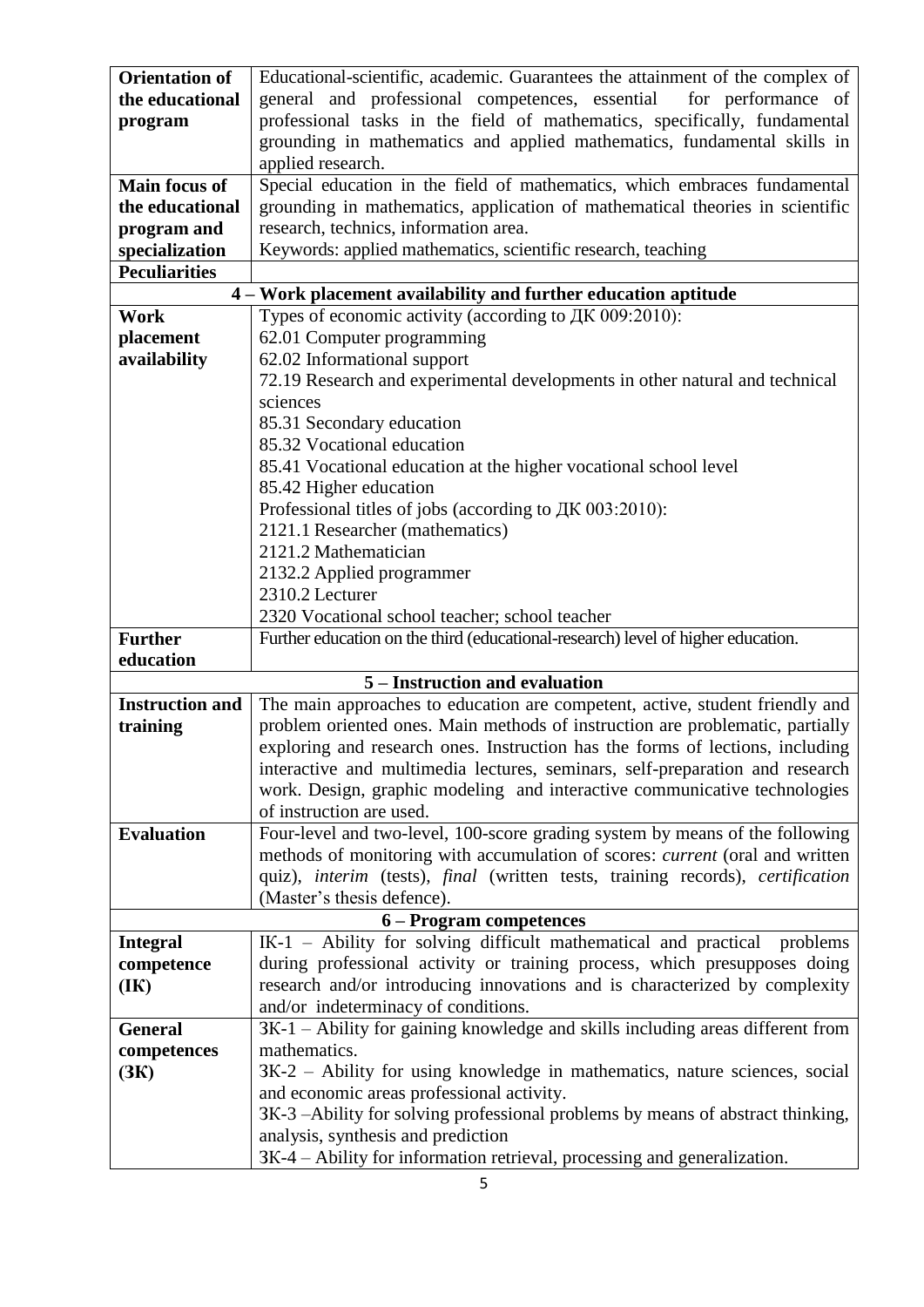|                | $3K-5$ – Ability to generate new ideas                                                                                  |  |  |  |  |
|----------------|-------------------------------------------------------------------------------------------------------------------------|--|--|--|--|
|                | Information and communication technology user skills.                                                                   |  |  |  |  |
|                | 3K-6 – Ability for the creation of new projects and their management                                                    |  |  |  |  |
|                |                                                                                                                         |  |  |  |  |
|                | 3K-7 – Research skills on the correspondent level.                                                                      |  |  |  |  |
|                | $3K-8$ – Ability for written and oral communication in foreign language (state                                          |  |  |  |  |
|                | language as a foreign language for international students).                                                             |  |  |  |  |
|                | 3K-9 – Ability for written and oral communication in foreign language<br>3K-10-Communication skills.                    |  |  |  |  |
|                |                                                                                                                         |  |  |  |  |
|                | 3K-11 - Ability for critical thinking and analysis of professional and social<br>activity of other people and own ones. |  |  |  |  |
|                | 3K-12 – Ability to make decisions taking into account social, ethic, and legal                                          |  |  |  |  |
|                | norms                                                                                                                   |  |  |  |  |
|                | 3K-13 -Ability to take into account cultural differences in professional activity                                       |  |  |  |  |
|                | and be tolerant to them                                                                                                 |  |  |  |  |
| <b>Special</b> | CK-1 – Knowledge at the level of contemporary achievements, sufficient for                                              |  |  |  |  |
| (professional, | research and/or innovation activities in mathematics and its applications.                                              |  |  |  |  |
| subject)       | CK-2 - Ability to apply interdisciplinary approaches to the critical                                                    |  |  |  |  |
| competences    | comprehension of mathematical problems.                                                                                 |  |  |  |  |
| (CK)           | $CK-3$ – Ability to apply principles, methods and organization procedures of                                            |  |  |  |  |
|                | research and/or innovation activities.                                                                                  |  |  |  |  |
|                | CK-4 – Ability to understand problems and to distinguish their features.                                                |  |  |  |  |
|                | CK-5 – Ability to develop a mathematical model of a real world situation and                                            |  |  |  |  |
|                | to extend mathematical knowledge into other contexts.                                                                   |  |  |  |  |
|                | $CK-6$ – Ability to prove knowledge and personal deduction to experts and not                                           |  |  |  |  |
|                | experts.                                                                                                                |  |  |  |  |
|                | $CK-7$ – Ability to develop projects by means of creative application of present                                        |  |  |  |  |
|                | mathematical ideas and creation of new ones.                                                                            |  |  |  |  |
|                | CK-8 - Ability to develop new and improve present mathematical methods of                                               |  |  |  |  |
|                | analysis, modelling, prediction, solving problems from new areas of                                                     |  |  |  |  |
|                | knowledge.                                                                                                              |  |  |  |  |
|                | $CK-9$ – Ability to manage the strategy development of a team in the                                                    |  |  |  |  |
|                | professional process.                                                                                                   |  |  |  |  |
|                | $CK-10$ – Self-education and professional development skills on the basis of                                            |  |  |  |  |
|                | innovation approaches in mathematics.                                                                                   |  |  |  |  |
|                | CK-11 – Didactic knowledge of educational processes and methods in                                                      |  |  |  |  |
|                | mathematics.                                                                                                            |  |  |  |  |
|                | CK-12 – Knowledge and ability to research in a specific area of mathematics.                                            |  |  |  |  |
|                | 7 – Program results of training                                                                                         |  |  |  |  |
|                | TIPH01. To know classification and essence of contemporary global problems                                              |  |  |  |  |
|                | and ways to solve them. To have skills in application of this knowledge and                                             |  |  |  |  |
|                | methods to investigation of contemporary political, economic, and social                                                |  |  |  |  |
|                | processes.                                                                                                              |  |  |  |  |
|                |                                                                                                                         |  |  |  |  |
|                | TIPH02. To have language skills, sufficient for communication in foreign                                                |  |  |  |  |
|                | sociocultural environment with a view to performing communication tasks, to                                             |  |  |  |  |
|                | have formed language competence of a foreign student on the elementary                                                  |  |  |  |  |
|                | level.                                                                                                                  |  |  |  |  |
|                |                                                                                                                         |  |  |  |  |
|                | TIPH03. To have knowledge of main types of partial differential equations,                                              |  |  |  |  |
|                |                                                                                                                         |  |  |  |  |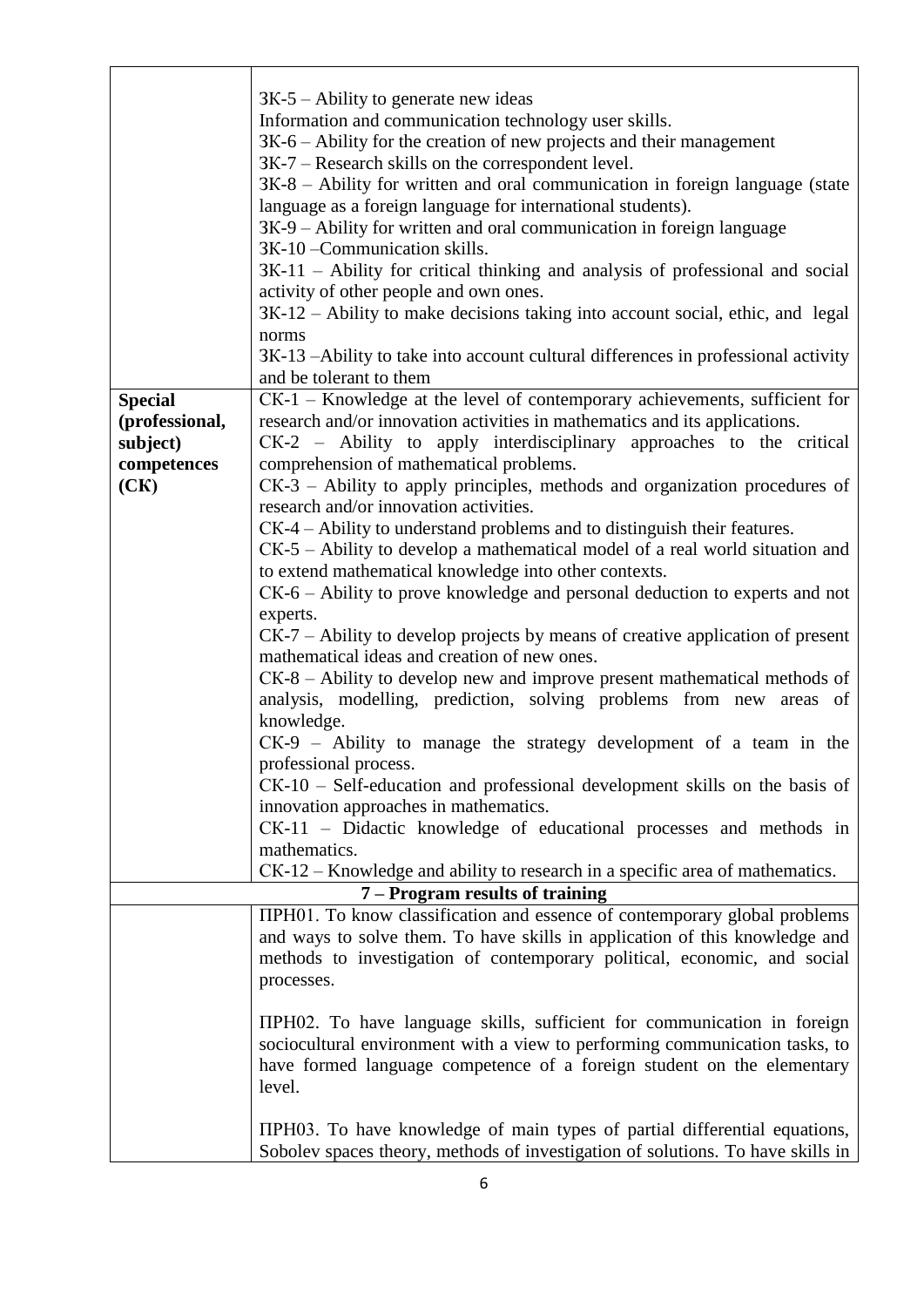| application of these methods for investigation of elliptic, parabolic and<br>hyperbolic equations, including equations arising in physical models, skills in<br>construction of approximate solutions.                                                                                                                                                                                                                                                                                                                                                                                                              |
|---------------------------------------------------------------------------------------------------------------------------------------------------------------------------------------------------------------------------------------------------------------------------------------------------------------------------------------------------------------------------------------------------------------------------------------------------------------------------------------------------------------------------------------------------------------------------------------------------------------------|
| TIPH04. To have knowledge of basic algebraic objects (groups, rings, fields,<br>modules and vector spaces) and their morphisms; language of categories and<br>with<br>applications<br>tensor<br>products<br>to<br>linear<br>algebra,<br>functors,<br>Euclidean domains, principal ideal domains and unique factorization<br>structure of finitely generated modules over principal<br>domains,<br>ideal domains. To have skills in applying the above notions and theories to<br>problem solving.                                                                                                                   |
| TIPH05. To have knowledge of the basic notions of differential topology,<br>analysis on smooth manifolds, Riemannian and metric inner geometry. To<br>have skills in analysis of smooth manifolds, vector and tensor fields, forms,<br>Riemannian metrics, computation of curvatures of Riemannian manifolds.                                                                                                                                                                                                                                                                                                       |
| TIPH06. To be familiar with the concepts and facts known from the basic<br>Functional Analysis course. To have knowledge of: compactness criteria in<br>infinite-dimensional spaces, spectral theory of compact operators in Banach<br>spaces, functions of self-adjoint operators, unitary operators and polar<br>representation; interpolation of operators and Fourier transform in L <sub>p</sub> ;<br>reflexivity, weak and weak-star compactness. To have skills at application of<br>Functional Analysis methods and results for analysis of properties of operators<br>in Hilbert spaces and Banach spaces. |
| TIPH07. To have knowledge of Phragmén–Lindelöf principle, Carathéodory's<br>theorem, concepts of order and type of growth of entire function, their<br>connection to the Taylor coefficients, Jensen's formula, the Weierstrass<br>canonical product for entire function, Hadamard theorem. Skills at finding of<br>order and type of growth for a given function, at construction of the canonical<br>product for a given function, at finding the asymptotics of growth of the<br>canonical product.                                                                                                              |
| TIPH08. To have knowledge of basic approaches and methods of solving<br>optimization problems,<br>basic<br>statements<br>and<br>methods<br>for<br>solving<br>controllability, observability, stabilizability problems, methods of constructing<br>admissible and optimal controls, in particular, for nonlinear systems. To have<br>skills in application of these methods for formulation of optimization problems<br>or optimal control problems in modeling of physical processes and for<br>obtaining exact or approximate solutions of such problems.                                                          |
| TIPH09. To have skills in application of knowledge of mathematics and other<br>areas, in exploration of sources (including ones in foreign languages), in<br>classification and analysis of information obtained, giving talks on seminars,<br>to use known information for obtaining new results, in construction of<br>examples, proving theorems, construction and investigation of new<br>mathematical models of real world processes. To be able to draw up, to present<br>and to vindicate the results obtained.                                                                                              |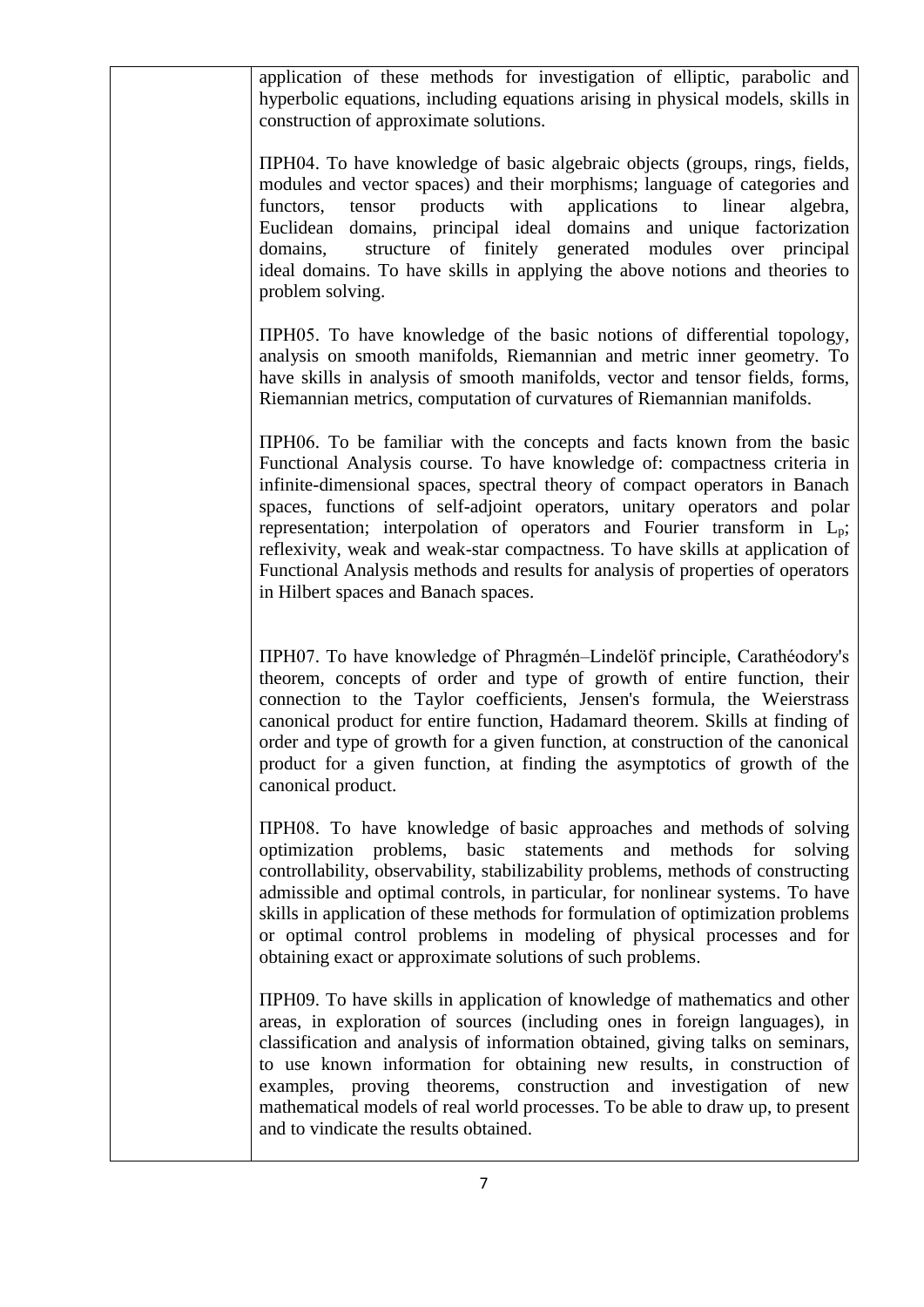ПРН10. To have knowledge of the basic notions and methods related to Lie theory, homogeneous and symmetric spaces, and invariant geometric structures on them, fundamental forms, connections, curvatures, basic classes of submanifolds. To have knowledge of basic constructions in Riemannian geometry and applications of Riemannian geometry to related fields, especially to general relativity. To have knowledge of basics in geometry of fiber bundles, such as base, fiber and projection; connection and connection map; horizontal and vertical distributiоns; horizontal and vertical projections and lifts; sections; curvature of vector bundle connection. To have skills in using these methods for analysis of Lie groups and algebras, homogeneous spaces, and invariant metrics, in calculations on Riemannian manifolds, in calculation of covariant derivative of section; curvature tensor of vector bundle connection; horizontal and vertical projection of a section of vector bundle; curvature of Riemanian metric on fiber bundle.

ПРН11. To have knowledge of: block-bases technique in demonstration of pairwise non-isomorphism of spaces  $\ell_p$ , Khinchin's inequality, type and cotype of spaces Lp; examples of non-complemented subspaces; Pełczyński's decomposition method in the proof that  $\ell_{\infty}$  and L<sub>∞</sub>[0,1] are mutually isomorphic; reflexivity criterion in terms of basis; the construction of quasireflexive James space; James' theory of unconditional bases; Daugavet's theorem and the absence of unconditional bases in  $C[0,1]$  and  $L<sub>1</sub>[0,1]$ ; general theory of C-convexity and cotype, B-convexity and type. To have knowledge of filters theory and compactness criteria, axiomatics of topological vector spaces and basic examples; metrizability criteria; classical theorems about linear operators and functionals and their applications, duality theory and weak topologies. To have knowledge of basic properties of commutative Banach algebras and commutative  $C^*$ -algebras, the general theory of bounded operators on Banach spaces and the theory of normal operators on Hilbert spaces. To have skills at application of this material to solving problems.

ПРН12. To have knowledge of basic methods of investigation of wellposedness of nonlinear problems for partial differential equations, compactness method. basic notions and methods of semigroup theory, method of monotone operators, fixed point method, basic notions and facts from the dynamical systems theory, absorbing sets, omega-limit sets, global attractors and their properties, theorems on the existence and properties of attractors, quasistability method, fractal dimension of attractors, sufficient conditions of finite dimensionality of attractors, structure of attractors. To have skills in application of these methods for investigation of solutions to partial differential equations.

ПРН13. To have knowledge of basics of Nevanlinna theory, the notion of order and growth type of entire (meromorphic) function, the canonical Hadamard representation of meromorphic functions of finite order, characterization of the Laguerre-Pólya class of entire functions and of the Laguerre-Pólya class of type I, Pólya's theorem on the multiplier sequences, Laguerre's theorems on the CZDS-operators, classical theorems concerning the approximation of continuous functions by polynomials (trigonometric polynomials) in the uniform metric, Bernstein polynomials, polynomials of the best approximation, Chebyshev polynomials, Chebyshev systems, theorems of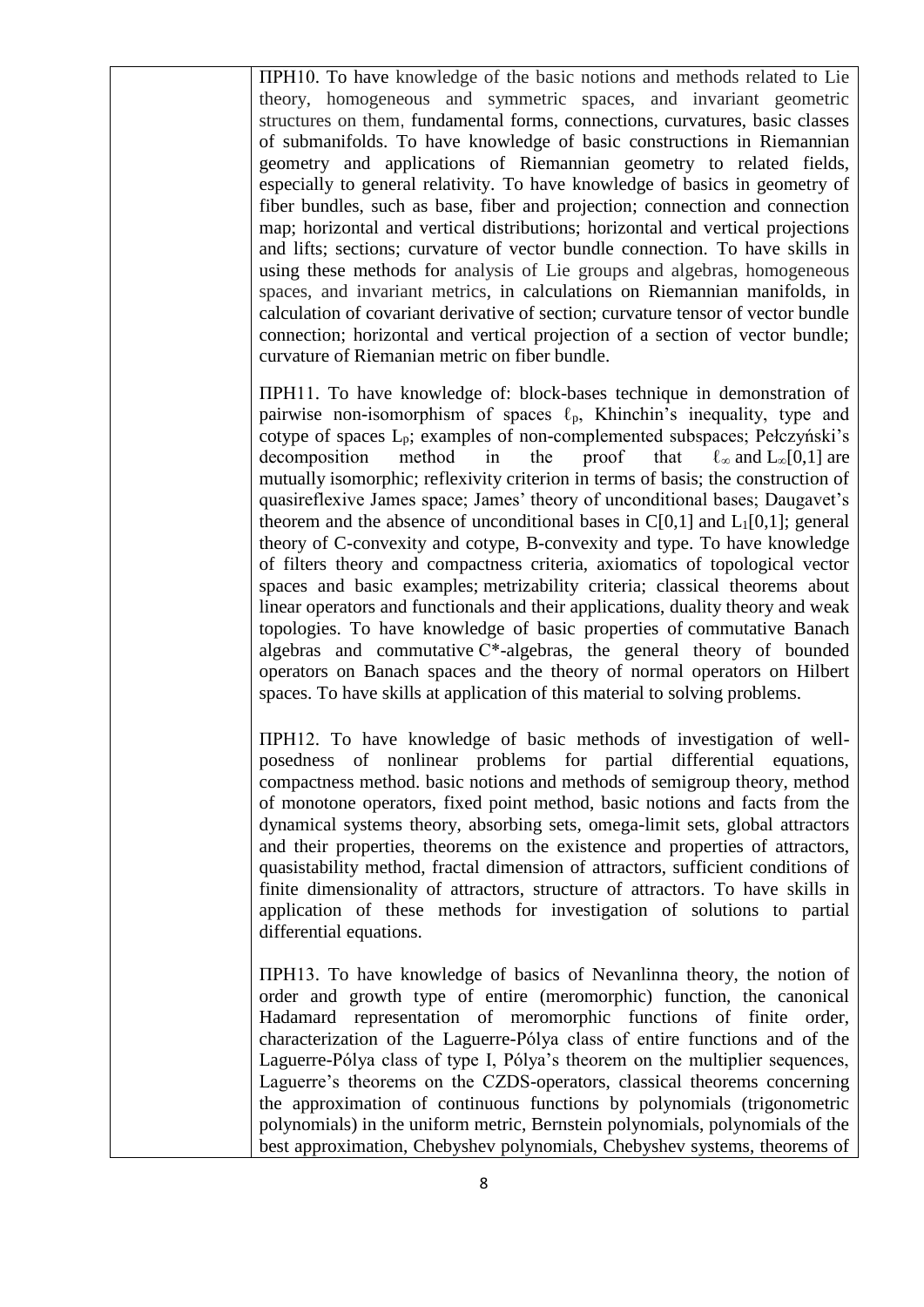|                            | Stone-Weierstrass, Jackson, Zygmund, and Kolmogorov. To have skills in             |  |  |  |  |
|----------------------------|------------------------------------------------------------------------------------|--|--|--|--|
|                            | checking whether a given function belongs to the Laguerre-Pólya class,             |  |  |  |  |
|                            | whether a given real sequence is a multiplier sequence, at application of the      |  |  |  |  |
|                            | Laguerre theorem on the CZDS-operators for the zero location of some               |  |  |  |  |
|                            | polynomials and entire functions, in finding of the approximation rate of          |  |  |  |  |
|                            | continuous functions by polynomials (trigonometric polynomials) in various         |  |  |  |  |
|                            | metrics, of checking whether a given system of functions is the Chebyshev          |  |  |  |  |
|                            | system, at application of classical theorems to finding approximations of a        |  |  |  |  |
|                            | given function by polynomials.                                                     |  |  |  |  |
|                            | 8-Program realization resources                                                    |  |  |  |  |
| <b>Staffing</b>            | Meets the license requirements. All lecturers are members of staff of V.N.         |  |  |  |  |
|                            | Karazin Kharkiv National University and hold D.Sc. or Ph.D. degrees and/or         |  |  |  |  |
|                            | academic titles in the corresponding specialities. Existing staff undergoes        |  |  |  |  |
|                            | retraining once in five years.                                                     |  |  |  |  |
| <b>Equipment and</b>       | Equipment, educational hardware (multimedia whiteboards, multimedia                |  |  |  |  |
| facilities                 | projectors, laptops, printers, scanners, personal computers with software) for     |  |  |  |  |
|                            | formation of subject competences in educational process. Lecture-rooms,            |  |  |  |  |
|                            | laboratories, computer rooms, student residential complex, canteens, Wi-fi         |  |  |  |  |
| spots, gyms are available. |                                                                                    |  |  |  |  |
| <b>Dataware</b>            | Official site of V.N. Karazin Kharkiv National University, unlimited Internet      |  |  |  |  |
|                            | access, printed (Central Scientific Library of V.N. Karazin Kharkiv National       |  |  |  |  |
|                            | University resources, repository, libraries of laboratories) and Internet          |  |  |  |  |
|                            | resources (including Internet Education Center of V.N. Karazin Kharkiv             |  |  |  |  |
|                            | National University); educational and working plans of courses and trainings (     |  |  |  |  |
|                            | with explanatory notes), educational programs, sets of teaching resources,         |  |  |  |  |
|                            | including lectures, practical tasks, tasks for self-preparation, tasks for current |  |  |  |  |
|                            | and final monitoring. Meets the license requirements, 100%.                        |  |  |  |  |
| 9 - Academic mobility      |                                                                                    |  |  |  |  |
| <b>National credit</b>     |                                                                                    |  |  |  |  |
| mobility                   |                                                                                    |  |  |  |  |
| <b>International</b>       | There exists a contract of InterMath consortium with University of LAquila.        |  |  |  |  |
| credit mobility            |                                                                                    |  |  |  |  |
| <b>Instruction of</b>      | Foreign citizens are accepted on the basis of international contracts, on terms    |  |  |  |  |
| international              | stated in these contracts, contracts between V.N. Karazin Kharkiv National         |  |  |  |  |
| students                   | University and foreign universities and organizations and individual contracts.    |  |  |  |  |

### **2. List of the components of the educational-research program and their logical order**

# **2.1. List of the components of the educational-research program**

| Code of $\vert$<br>the<br>course | Components of the educational program<br>(courses, research projects (works), trainings,<br>thesis) | Amount of<br>credits | Grading               |  |
|----------------------------------|-----------------------------------------------------------------------------------------------------|----------------------|-----------------------|--|
|                                  | Compulsory components of the educational program                                                    |                      |                       |  |
| OK01                             | Global problems of contemporaneity                                                                  |                      | Two-level evaluation  |  |
|                                  |                                                                                                     |                      | scale                 |  |
| OK02                             | Ukrainian as a foreign language                                                                     | 6                    | Four-level evaluation |  |
|                                  |                                                                                                     |                      | scale                 |  |
| OK03                             | Partial differential equations I                                                                    | 6                    | Four-level evaluation |  |
|                                  |                                                                                                     |                      | scale                 |  |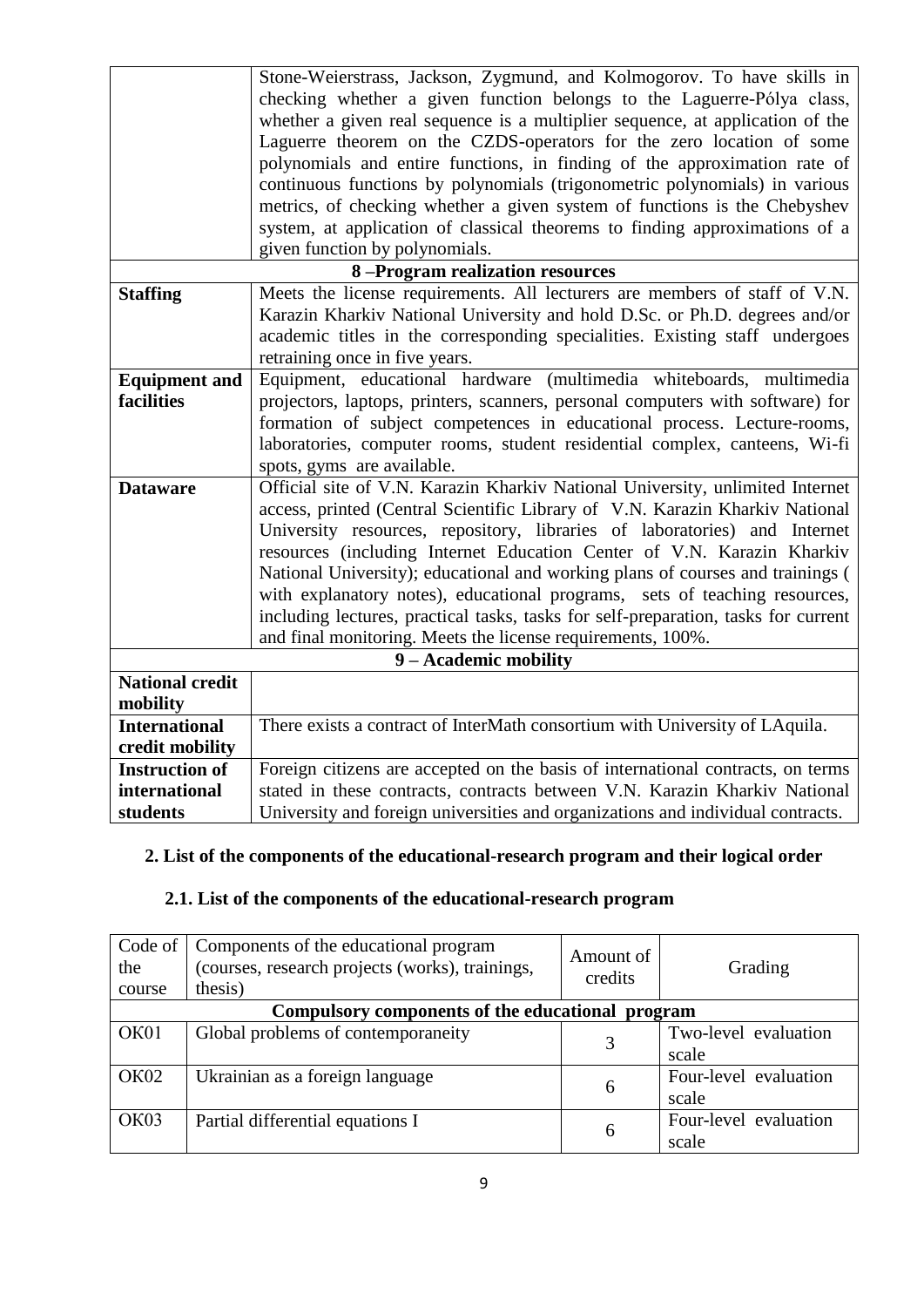| Code of<br>the<br>course | Components of the educational program<br>(courses, research projects (works), trainings,<br>thesis) | Amount of<br>credits | Grading                        |
|--------------------------|-----------------------------------------------------------------------------------------------------|----------------------|--------------------------------|
| OK04                     | Algebra II                                                                                          | 6                    | Four-level evaluation<br>scale |
| OK05                     | Differential geometry of manifolds                                                                  | 6                    | Four-level evaluation<br>scale |
| <b>OK06</b>              | Functional analysis II                                                                              | 6                    | Four-level evaluation<br>scale |
| OK07                     | Complex analysis II                                                                                 | 6                    | Four-level evaluation<br>scale |
| <b>OK08</b>              | Optimization and control theory                                                                     | 6                    | Four-level evaluation<br>scale |
|                          | Scientific part                                                                                     |                      |                                |
| OK09                     | Master's seminar                                                                                    | 12                   | Two-level evaluation<br>scale  |
| <b>OK10</b>              | Term scientific research work                                                                       | 12                   | Two-level evaluation<br>scale  |
| OK11                     | Thesis scientific research training                                                                 | 8                    | Two-level evaluation<br>scale  |
| <b>OK12</b>              | Thesis preparation                                                                                  | 8                    | Four-level evaluation<br>scale |
|                          | <b>Total compulsory components</b>                                                                  | 85                   |                                |
|                          | Elective components of the educational program                                                      |                      |                                |
| <b>BK01.1</b>            | Riemannian geometry                                                                                 |                      | Four-level evaluation<br>scale |
| <b>BK01.2</b>            | Banach spaces theory                                                                                | $6\times2$           |                                |
| <b>BK01.3</b>            | Partial differential equations II                                                                   |                      |                                |
| <b>BK02.1</b>            | Growth and zero distribution of entire functions                                                    |                      | Four-level evaluation<br>scale |
| BK02.2                   | Lie groups and homogeneous spaces                                                                   | $5\times3$           |                                |
| BK02.3                   | Topological vector spaces                                                                           |                      |                                |
| BK02.4                   | Dynamical systems                                                                                   |                      |                                |
| <b>BK03.1</b>            | Constructive function theory                                                                        |                      | Four-level evaluation<br>scale |
| <b>BK03.2</b>            | Geometry of fiber bundles                                                                           | $4\times2$           |                                |
| <b>BK03.3</b>            | Spectral theory of operators                                                                        |                      |                                |
|                          | <b>Total elective components</b>                                                                    | 35                   |                                |
| <b>TOTAL</b>             |                                                                                                     | 120                  |                                |

# 2.2. Structural logical scheme of the educational program

| erm | Components of the educational program | Amount<br>credits<br>ОŤ |
|-----|---------------------------------------|-------------------------|
|-----|---------------------------------------|-------------------------|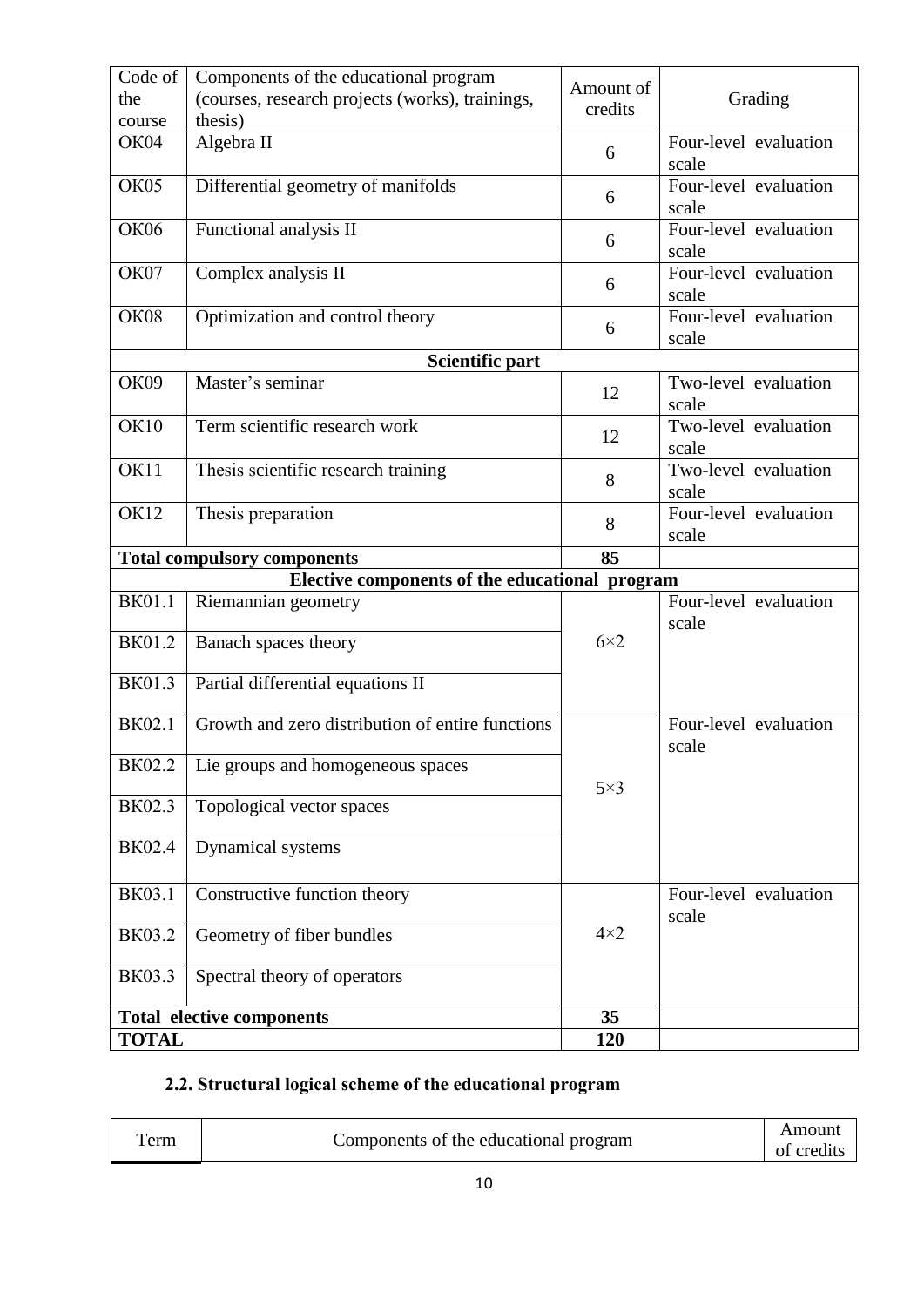|                | Ukrainian as a foreign language                  | $\overline{2}$ |
|----------------|--------------------------------------------------|----------------|
|                | Partial differential equations I                 | 6              |
|                | Algebra II                                       | 6              |
| $\mathbf{1}$   | Differential geometry of manifolds               | 6              |
|                | Functional analysis II                           | 6              |
|                | Term scientific research work                    | $\overline{4}$ |
|                | Total in the 1st term                            | 30             |
|                | Ukrainian as a foreign language                  | $\overline{2}$ |
|                | Complex analysis II                              | 6              |
|                | Optimization and control theory                  | 6              |
| $\overline{2}$ | Term scientific research work                    | $\overline{4}$ |
|                | Elective course (BK01.1/ BK01.2/ BK01.3)         | 6              |
|                | Elective course (BK01.1/ BK01.2/ BK01.3)         | 6              |
|                | Total in the 2nd term                            | 30             |
|                | Ukrainian as a foreign language                  | $\overline{2}$ |
|                | Global problems of contemporaneity               | $\overline{3}$ |
|                | Master's seminar                                 | 6              |
|                | Term scientific research work                    | $\overline{4}$ |
| 3              | Elective course (BK02.1/ BK02.2/ BK02.3/ BK02.4) | $\overline{5}$ |
|                | Elective course (BK02.1/ BK02.2/ BK02.3/ BK02.4) | $\overline{5}$ |
|                | Elective course (BK02.1/ BK02.2/ BK02.3/ BK02.4) | $\overline{5}$ |
|                | Total in the 3d term                             | 30             |
|                | Master's seminar                                 | 6              |
|                | Thesis scientific research training              | 8              |
|                | Thesis preparation                               | 8              |
| $\overline{4}$ | Elective course (BK03.1/ BK03.2/ BK03.3)         | $\overline{4}$ |
|                | Elective course (BK03.1/ BK03.2/ BK03.3)         | $\overline{4}$ |
|                | Total in the 4th term                            | 30             |

#### **3. Form of certification of master's candidates**

Certification of master's candidates in the speciality has the form of defence of master's thesis, which is a result of the scientific research work of a candidate. Certification is carried out by the Examining board, approve by an order of the President of V.N. Karazin Kharkiv National University. The Examining board makes a decision on awarding the master's degree in mathematics according to educational-scientific program to a candidate and issues a state diploma.

Only students who performed successfully all requirements of educational plan are admitted to the certification.

Master's thesis is a completed consistent scientific research, which is an evidence of preparedness of a candidate to performing professional tasks using gained integral knowledge and skills. Analysis and applied investigation of mathematical problems are expected. Size and structure of master's thesis is determined by the university. Theses undergo plagiarism checking, according to the procedure, determined by the education quality ensuring system. For the sake of persuasiveness and support of conclusions and suggestions, the talk of a candidate can have a form of a presentation with the use of multimedia equipment.

Certification is held publicly.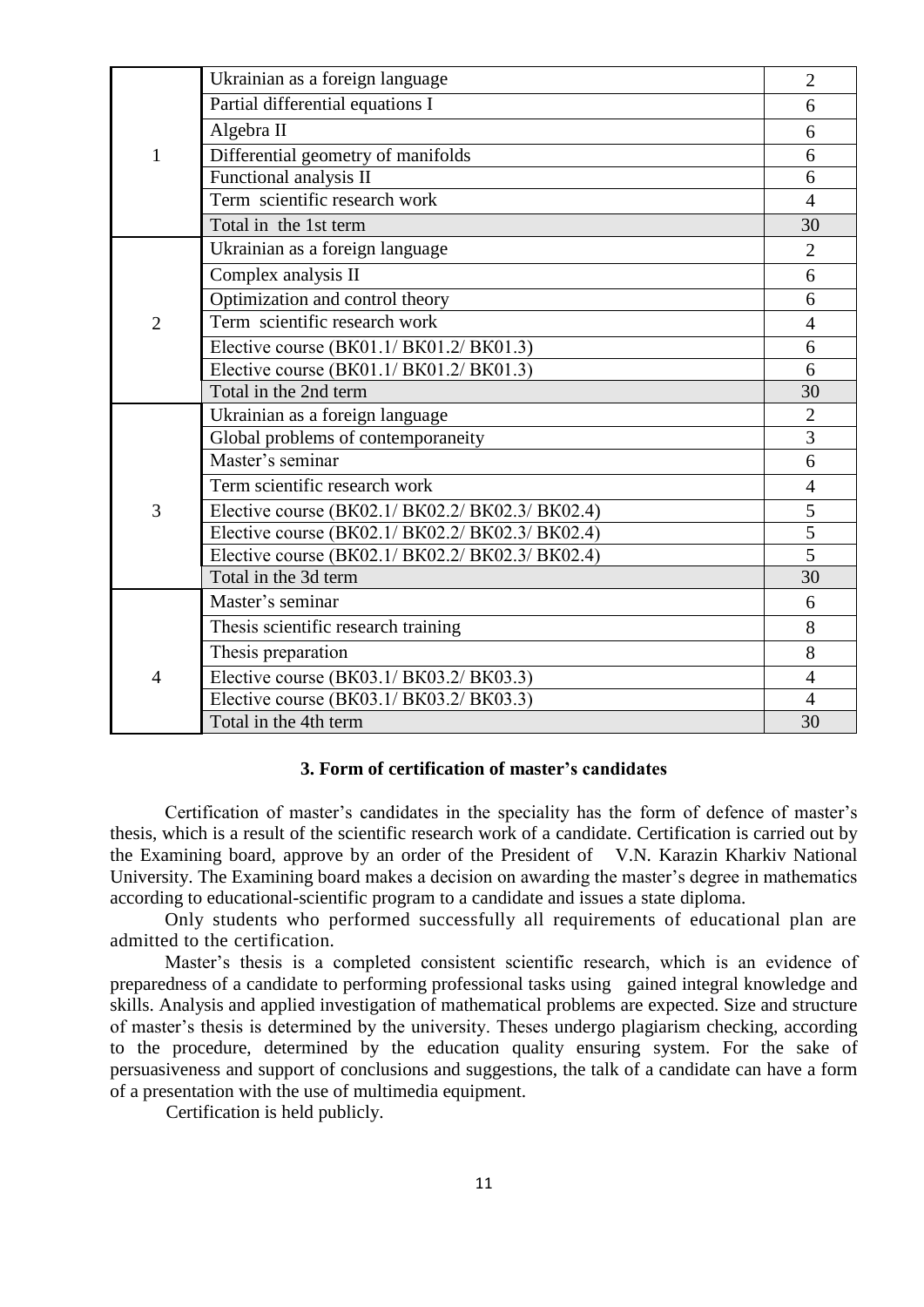|             |             |             |             |              |             |             |             |             |             |             |           |             |             | L,           | یہ           |        |              |           |           |               |               |               |
|-------------|-------------|-------------|-------------|--------------|-------------|-------------|-------------|-------------|-------------|-------------|-----------|-------------|-------------|--------------|--------------|--------|--------------|-----------|-----------|---------------|---------------|---------------|
|             | <b>OK01</b> | <b>OK02</b> | <b>OK03</b> | <b>OK04</b>  | <b>OK05</b> | <b>OK06</b> | <b>OK07</b> | <b>OK08</b> | <b>OK09</b> | <b>OK10</b> | OK11      | <b>OK12</b> | <b>BK01</b> | <b>BK01.</b> | <b>BK01.</b> | BK02.1 | BK02.2       | BK02.3    | BK02.4    | <b>BK03.1</b> | <b>BK03.2</b> | <b>BK03.3</b> |
|             |             |             |             |              |             |             |             |             |             |             |           |             |             |              |              |        |              |           |           |               |               |               |
| $IK-1$      |             |             | $+$         | $\ddot{}$    | $+$         | $+$         | $+$         | $+$         | $+$         | $+$         | $+$       | $+$         | $\ddot{}$   | $+$          | $+$          | $+$    | $+$          | $+$       | $+$       | $+$           | $+$           | $+$           |
| $3K-1$      | $^{+}$      |             | $\ddot{}$   | $\mathrm{+}$ | $\ddot{}$   | $\ddot{}$   | $\pm$       | $\ddot{}$   | $\ddot{}$   | $^{+}$      | $^{+}$    |             | $\ddot{}$   | $\ddot{}$    | $\ddot{}$    | $\pm$  | $\mathrm{+}$ | $^{+}$    | $^{+}$    | $^{+}$        | $\pm$         | $\ddot{}$     |
| $3K-2$      | $+$         | $+$         | $+$         | $^{+}$       | $+$         | $+$         | $+$         | $+$         | $+$         | $+$         | $+$       | $+$         |             |              |              |        |              |           |           |               |               |               |
| ЗК-3        |             |             | $+$         | $+$          | $+$         | $+$         | $+$         | $+$         | $+$         | $+$         | $+$       | $+$         | $+$         | $+$          | $+$          | $+$    | $+$          | $+$       | $+$       | $+$           | $+$           | $+$           |
| $3K-4$      | $+$         | $^{+}$      | $^{+}$      | $^{+}$       | $+$         | $+$         | $+$         | $+$         | $+$         | $+$         | $+$       | $+$         | $+$         | $+$          | $+$          | $+$    | $^{+}$       | $^{+}$    | $+$       | $+$           | $+$           | $^{+}$        |
| $3K-5$      | $+$         | $+$         | $^{+}$      | $^{+}$       | $+$         | $+$         | $+$         | $+$         | $+$         | $+$         | $+$       | $+$         | $+$         | $+$          | $+$          | $^{+}$ | $^{+}$       | $+$       | $+$       | $+$           | $+$           | $+$           |
| 3К-6        |             |             |             |              |             |             |             |             | $+$         | $+$         | $+$       | $+$         |             |              |              |        |              |           |           |               |               |               |
| $3K-7$      |             |             |             |              |             |             |             |             | $+$         | $+$         | $+$       | $+$         |             |              |              |        |              |           |           |               |               |               |
| $3K-8$      |             | $+$         |             |              |             |             |             |             |             |             |           |             |             |              |              |        |              |           |           |               |               |               |
| 3К-9        | $\ddot{}$   |             | $+$         | $^{+}$       | $+$         | $+$         | $\pm$       | $+$         | $+$         | $\ddot{}$   | $\ddot{}$ | $+$         | $+$         | $+$          | $+$          | $+$    | $+$          | $+$       | $+$       | $+$           | $+$           | $\ddot{}$     |
| 3K-10       | $+$         | $+$         | $+$         | $+$          | $+$         | $+$         | $+$         | $+$         | $+$         | $+$         | $+$       | $+$         | $+$         | $+$          | $+$          | $+$    | $+$          | $+$       | $+$       | $+$           | $+$           | $+$           |
| 3K-11       | $+$         |             |             |              |             |             |             |             |             |             |           |             |             |              |              |        |              |           |           |               |               |               |
| 3K-12       | $+$         |             |             |              |             |             |             |             |             |             |           |             |             |              |              |        |              |           |           |               |               |               |
| 3K-13       | $^{+}$      |             |             |              |             |             |             |             |             |             |           |             |             |              |              |        |              |           |           |               |               |               |
| $CK-1$      |             |             | $+$         | $+$          | $+$         | $+$         | $+$         | $+$         | $+$         | $+$         | $+$       | $+$         | $+$         | $+$          | $+$          | $+$    | $+$          | $+$       | $+$       | $+$           | $+$           | $+$           |
| $CK-2$      |             |             | $\ddot{}$   | $+$          | $+$         | $+$         | $+$         | $+$         | $+$         | $+$         | $+$       | $+$         | $+$         | $+$          | $+$          | $+$    | $+$          | $+$       | $+$       | $+$           | $+$           | $+$           |
| $CK-3$      |             |             |             |              |             |             |             |             | $+$         | $+$         | $+$       | $+$         |             |              |              |        |              |           |           |               |               |               |
| $CK-4$      | $^{+}$      |             |             |              |             |             |             |             | $^{+}$      |             |           |             |             |              |              |        |              |           |           |               |               |               |
| $CK-5$      |             |             | $\ddot{}$   | $+$          | $+$         | $+$         | $+$         | $+$         | $+$         | $+$         | $+$       | $+$         | $+$         | $+$          | $+$          | $+$    | $+$          | $+$       | $+$       | $+$           | $+$           | $\ddot{}$     |
| <b>CK-6</b> |             |             |             |              |             |             |             |             | $+$         | $+$         | $+$       | $+$         |             |              |              |        |              |           |           |               |               |               |
| $CK-7$      |             |             |             |              |             |             |             |             | $+$         | $+$         | $+$       | $+$         |             |              |              |        |              |           |           |               |               |               |
| $CK-8$      |             |             | $+$         | $+$          | $+$         | $+$         | $\ddot{}$   | $+$         | $+$         | $+$         | $+$       | $\ddot{}$   | $+$         | $+$          | $+$          | $+$    | $+$          | $\ddot{}$ | $\ddot{}$ | $\ddot{}$     | $\ddot{}$     | $+$           |
| <b>CK-9</b> |             |             |             |              |             |             |             |             | $+$         |             |           |             |             |              |              |        |              |           |           |               |               |               |
| $CK-10$     |             |             | $+$         | $+$          | $+$         | $+$         | $+$         | $+$         | $+$         | $+$         | $+$       | $+$         | $+$         | $+$          | $+$          | $+$    | $+$          | $+$       | $+$       | $+$           | $+$           | $+$           |
| $CK-11$     |             |             |             |              |             |             |             |             | $+$         |             |           |             |             |              |              |        |              |           |           |               |               |               |
| $CK-12$     |             |             | $+$         | $+$          | $+$         | $+$         | $+$         | $+$         | $+$         | $+$         | $+$       | $+$         | $+$         | $+$          | $+$          | $+$    | $+$          | $+$       | $+$       | $+$           | $+$           | $\ddot{}$     |

**4. Matrix of correspondence of program competences to the components of the educational program**